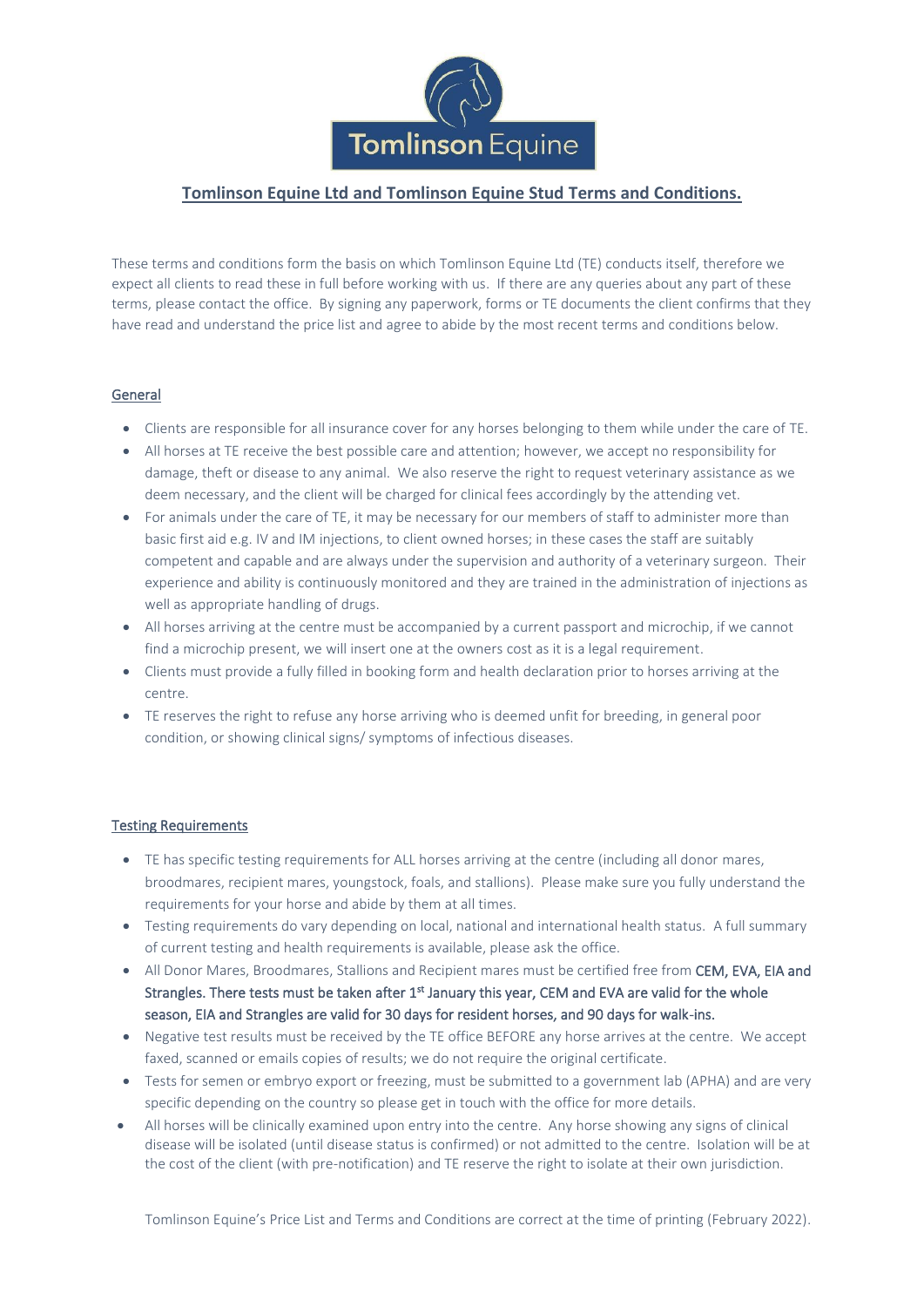#### Payment and Fees

- A non-refundable deposit of  $£200 + VAT (£240)$  will be invoiced at the time of booking and must be paid prior to the horses arrival on site.
- Invoices are raised on a monthly basis and should be paid as soon as possible after receipt by the client. Payments can be made by cheque, BACS transfer or card payments over the phone.
- Any clients with unpaid invoices will be referred to a debt collector and will incur an admin charge. All subsequent charges relating to debt collecting are to be paid for by the client.
- Without exception, all fees must be paid in full before any horse leaves the centre.

#### Livery Charges

- All horses can be kept on whichever livery is most suitable for them; Stabled (with or without turnout) or Grass livery (group or individual).
- Routine farrier trims are included on our Long-Term Livery package for horses 3 years and older any remedial farriery or shoeing is charged as applicable. Short term residents are invoiced for all farrier visits.
- All foals at TE are regularly trimmed by our specialist farrier with guidance from our orthopaedic vet, both are charged as applicable.
- During the early part of the breeding season (March May), grazing and turnout may be limited due to the wet ground. It may therefore be necessary for horses to be stabled or on grazing rotation according to paddock availability.
- We feed any resident mares with a basic stud ration according to the owner's requirements. We are able to feed any requested extra hard feed or supplements however, this is not included in the livery costs and will be charged as extra.
- Donor mares can reside at the centre, travel to the centre for each procedure or (dependant on location) TE vets can travel out to carry out work at the client's yard. Time of insemination is crucial and may require more than one examination to inseminate your mare at the right time. We find that better results are achieved if insemination is carried out at our centre, but it is possible for your own vet to inseminate your mare in close association with our centre.
- All horses arriving at TE will have a FEC on arrival and worming as necessary, these are charged to the client without prior notice. Worming – horses will be faecal egg counted and wormed as necessary on a regular basis and costs charged to the client. Horses most recent worming management should be provided at the time of arrival.
- Recipient mares provided by the client will be charged for keep from the day they arrive.
- Clients with a recipient mare hired from TE will be charged for their livery upon their 42-day positive pregnancy scan. Livery and all other charges are then back dated from day of the donor mare's ovulation on a group grass rate. If a recipient mare is staying at TE for the pregnancy & foaling, they will then move on to long term livery.
- Any horses that need to stay at the centre in isolation will have isolation set up and isolation daily charges added to the normal livery charge.

#### Veterinary Fees

- Sedation for client mares may be used when necessary and are charged without prior notice.
- We scan resident mares every week leading up their 42-day scan, then every month thereafter. These scans are charged for after the heart-beat scan unless otherwise requested.
- At the discretion of the stud, all foals on site may undergo supervised farrier visits by one of our veterinary surgeons, up until 6 months of age (or until it is no longer needed), unless requested not to. This is charged as extra on top of the farriery charged.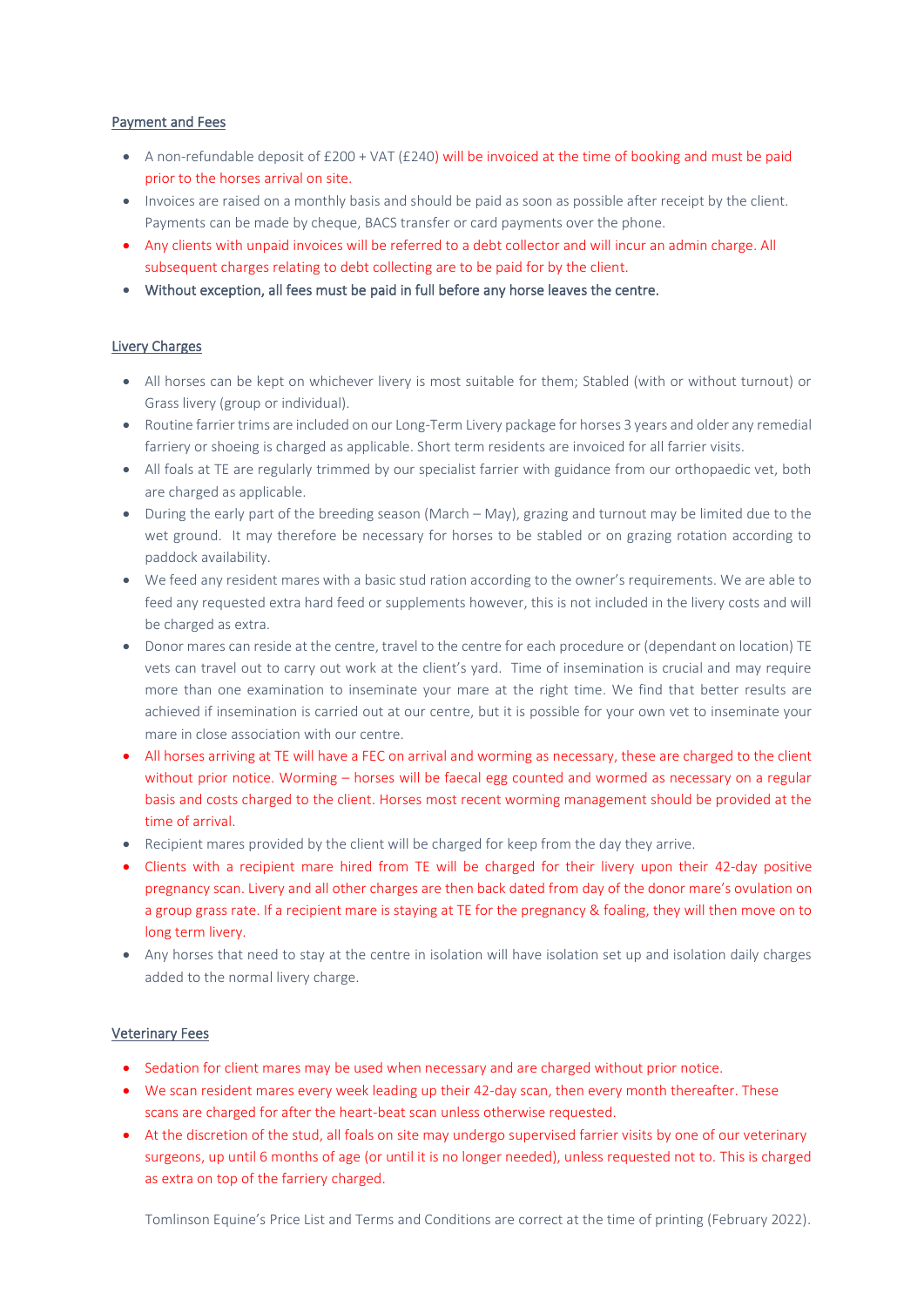• Foetal Sexing – whilst this is carried out by trained veterinary professionals and we have a good sexing accuracy, 100% accuracy cannot be guaranteed since it is a subjective skill, influenced by many factors including but not limited to foetal position, and age of gestation.

#### AI Fees

- TE will not inseminate mares onsite without first undergoing a breeding scan.
- TE will not inseminate mares who are not accompanied by both a booking form, and stallion nomination form.
- All mares being inseminated with frozen semen stay onsite at TE.

### Embryo Transfer

- Synchrony fees are charged at the time of booking a Walk in Flush/ Chilled Transported Embryos and are to be paid up front, regardless of whether the donor mare ovulates or not.
- When TE carries out the donor Artificial Insemination, the appropriate AI fee (Fresh / Chilled or frozen) is charged on a per cycle basis.
- TE charge an Embryo Transfer fees on a per procedure basis.
- Non-routine reproductive procedures (such as uterine lavages) are not included in the basic embryo transfer fees.
- Upon the achievement of a 42-day embryo pregnancy, TE charges an embryo pregnancy fee plus associated recipient hire and keep costs.
- Livery, semen collection, courier, postage, transport and other non-routine reproductive and clinical veterinary work are charged in addition.
- We carry out 60-day pregnancy scans on all resident mares, these are charged to the client. We recommend clients with mares offsite to have an external vet carry out a 60-day pregnancy scan.

#### Donor Mares

- Due to the small risk of an embryo either not being successfully flushed or arriving in the uterus after the day of flushing, post-flushing checks are essential to ensure the donor mare's uterus is healthy and that she is not pregnant. Donor mares should be checked usually at least twice between 3 and 8 days post flushing to make sure the uterus is healthy and to ensure they are coming back into season (i.e.. to confirm she is not pregnant). If the donor mare is not resident at TE or has not been reproductively signed off when she leaves the centre, the owner is responsible for getting their own vet to do the post-flushing checks, or bringing the donor mare back to the centre for the checks.
- TE will not transfer any transported embryos without a complete Chilled Transported Embryo form & DNA Sample submitted by the flushing vet.

#### Recipient Mares

- TE accept recipient mares returning from weaning once a month for 5 days, starting on the 1st Tuesday of the month until Saturday.
- Vaccinations We expect the client to administer any Flu and Tetanus vaccinations that are due when under their care, in order that they remain up to date, otherwise a charge will be made to cover the cost of re starting the primary course.
- Recipient mares can either be hired from us or provided by the client (as long as they are suitable). We work on synchronising 3 recipients to 1 embryo and although we are usually successful at achieving synchrony in a client owned recipient mare, we cannot guarantee to be able to do so. If, at the time of flushing, a client recipient is not suitable we will endeavor to make the client aware but will transfer into a suitably synchrionised TE recipient mare (unless requested otherwise in writing prior to flushing) which will incur standard recipient hire and keep costs.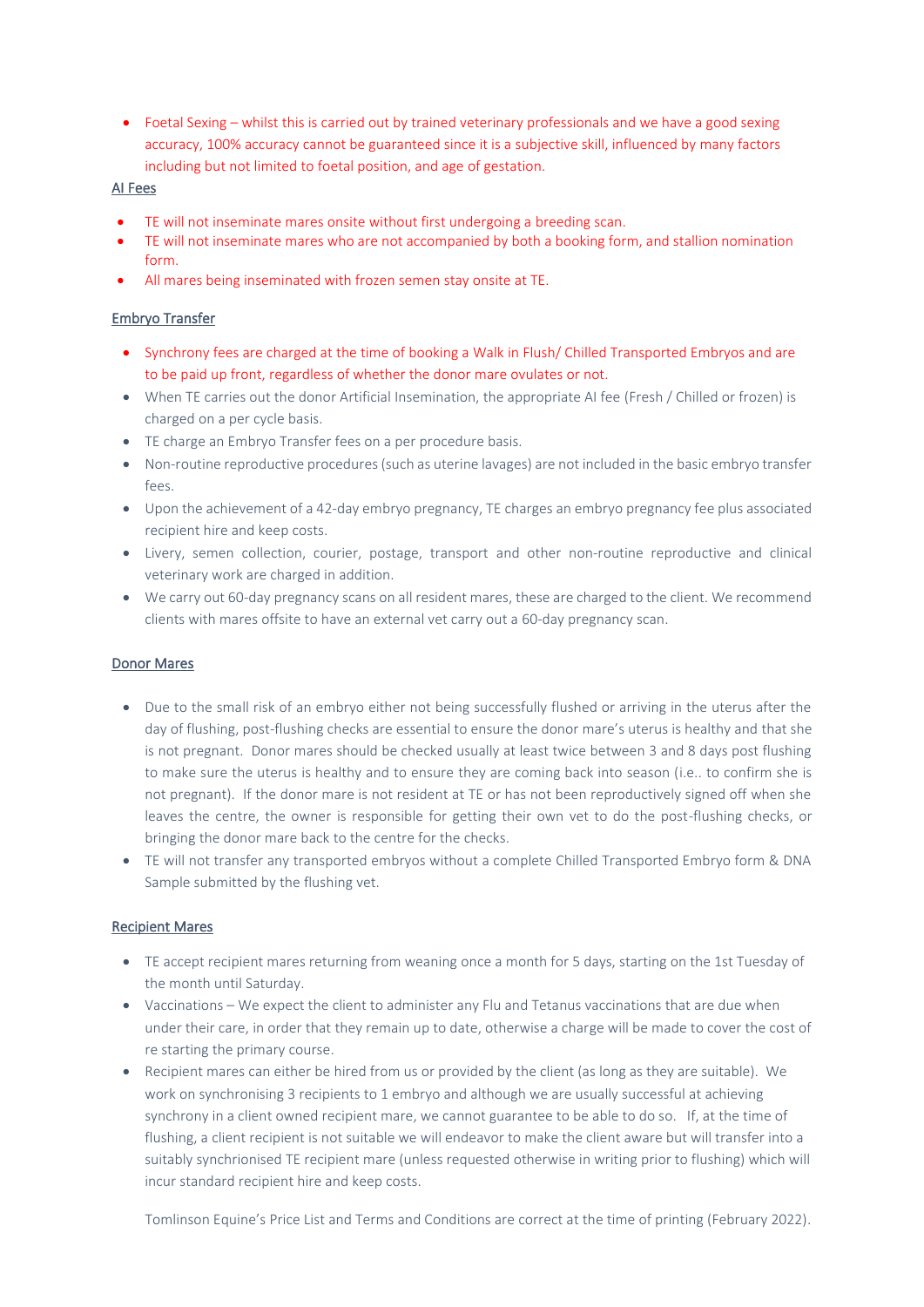- All pregnant recipient mares must reside with us until they are scanned 42 days in foal, at which point they can leave the centre.
- Maiden mares sometimes it is necessary for us to use TE recipient mares that are maiden. Please let us know at the time of booking, if you specifically do not want us to use a maiden recipient mare.
- Rented recipient mares must be returned in a healthy condition otherwise there will be an extra charge of £850 + VAT. This includes a good body condition and evidence of regular worming and foot trimming. If a rented recipient mare dies during the rental period, the passport must be returned to TE a long with a veterinary certificate confirming date, time and cause of death (if known). A post mortem is not required. In the event of death of a rented recipient the hirer is responsible for the rental fee plus an £850 + VAT surcharge. Any veterinary costs incurred for the recipient mare during the rental period are the responsibility of the hirer. In a few circumstances, recipient mares owned by 3rd parties may be insured for major veterinary fees, so please contact us urgently if any veterinary or other problem arises with a recipient mare so that we may update the owner accordingly.
- Recipients returning to us after weaning require valid negative results for CEM, EVA, EIA & Strangles Blood (please remember that EIA and Strangles test results are only valid for 30 days so the mare must return back to us within 30 days of the tests being done). Please inform the office with at least 2 weeks notice as to when the mares is intended to be returned, so that we can be prepared as necessary. We do not accept recipients back from weaning for 2 weeks over the Christmas and New Year period.
- Passport Please do not change (or administer medicines necessitating a change in) the human consumption status of any recipient mare passport. If you have any queries or problems regarding this, please contact the office in the first instance.
- Any recipient mares that lose a pregnancy after her 42-day scan are still subject to full Recipient Hire charges, along with paying for any treatment needed as a result of the loss of pregnancy.

# Stallions Standing at TE

- Resident mares Full Stud Fees must be paid prior to insemination.
- Externally Inseminated mares Full Stud Fees, semen collection & handling fees and courier / postage costs must be paid for before any semen is sent out.
- All Stud Fees are invoiced at the time of semen request and must be paid for up front, prior to insemination.
- See Stud Cards for individual stallions' terms and conditions.

#### Semen Costs

- All semen costs are the responsibility of the mare owner.
- There are often peripheral costs associated with semen such as collection, handling, transport, postage and container fees and these are dependent on the centre collecting / sending the semen for the insemination. All these associated costs must be covered by the client.
- Clients must make sure that they are fully aware of their chosen stallions' terms and conditions and make sure that you advise us of any specific requirements in writing.
- TE is not responsible for (and accepts no liability for) semen supplied that is incorrectly labelled, has incorrect or incomplete instructions regarding thawing or dose usage per cycle, arrives with the incorrect paperwork, fails to arrive on time or is in an unsuitable condition on arrival.
- At the end of the breeding season, transport costs for sending semen back to the stud who supplied the semen, for whatever reason, and the organisation of this transport must be covered by the client.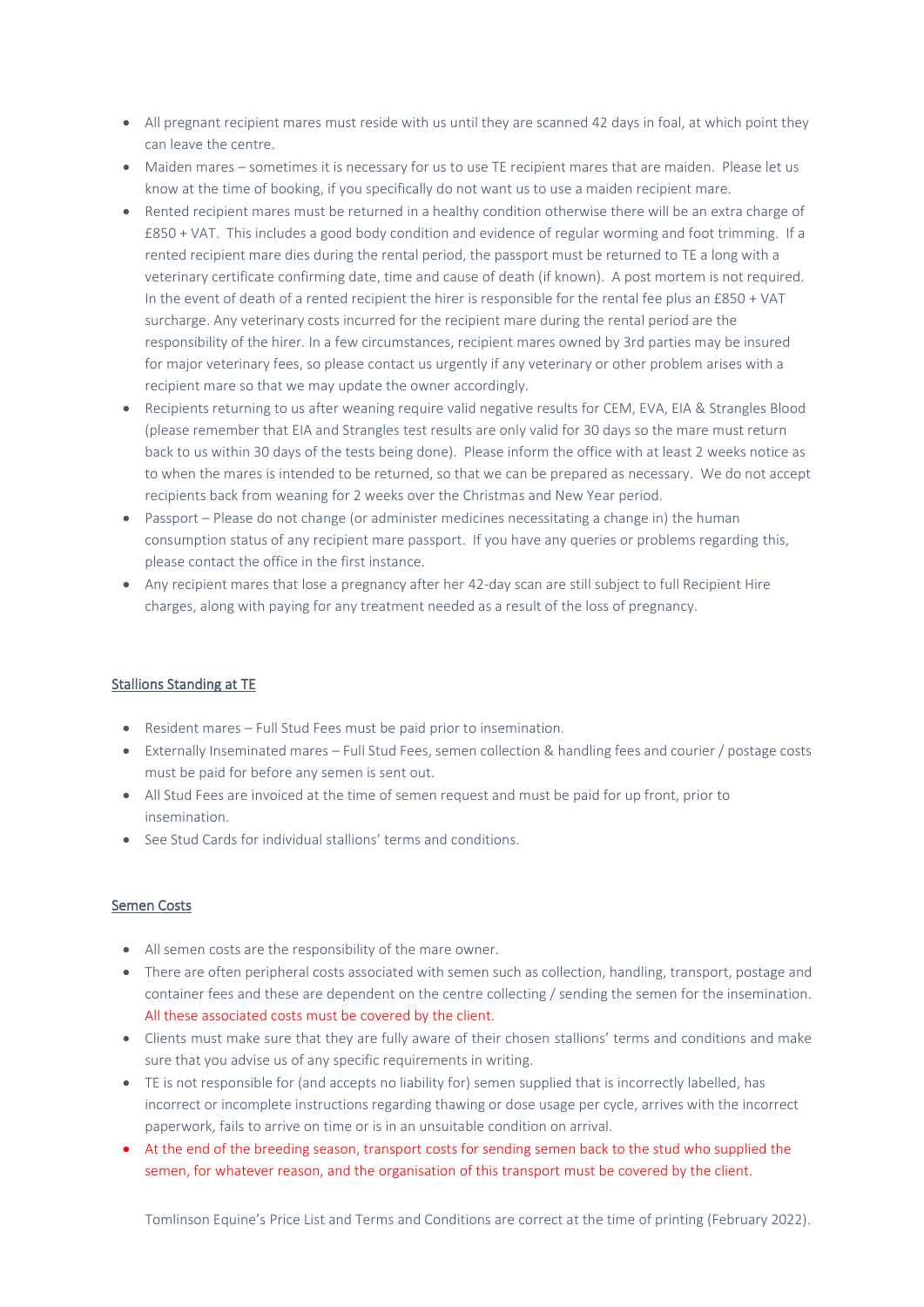- Mare owners should be aware that by agreeing to our terms and conditions they authorise TE to disclose information regarding inseminations, flushings and pregnancy diagnosis to the relevant stallion agent/owner as is required by them in order to correctly invoice nominations.
- Please be aware that TE will categorically not inseminate imported semen that arrives without the correct paperwork, it is against the law to inseminate mares with semen sent out without the correct Health Certificates and export paperwork, so please ensure the person or centre sending the semen is aware of the necessity for correct paperwork.

## Frozen Semen

- All frozen semen stored at TE is stored at the owner's risk, TE holds no responsibility for insuring any semen stored or handled on site and accept no liability for its damage during handling or storage.
- TE will charge storage for any semen that is unused at the end of the season.
- Requests to move or destroy frozen semen must be made in writing and a Semen Handling Fee may apply.
- TE holds no responsibility or guarantees concerning the fertility of any semen stored with or moved to our centre.

#### Semen Orders

- Semen cannot be sent out for external inseminations without both the Stallion Nomination Form and Semen Request Form.
- Covering certificates will not be issued to clients who have not submitted both an insemination certificate and pregnancy diagnosis to TE for their mare by 1<sup>st</sup> October.
- Clients who do not return their semen container within 7 days of recipient will be charged a £25 fee.
- TE does not hold responsibility for a failure of semen request due to either stallion performance, lack of Stallion availability, or shipping issues/ delays.
- For external inseminations TE strongly recommend clients to use inseminating vets listed on the BEVA AI list.
- TE recommends mares to be tested for both EVA and CEM prior to inseminating with semen sent out by TE.
- TE will not send out any subsequent doses of semen to mares without a vet confirming in writing that she is not in foal (including WhatsApp or text message).
- Please see the individual Stallion's Stud Card for the terms of the Stud Fee.

#### Insurance

- TE accepts no responsibility for insuring stallions, mares or foals: It is the owner's responsibility to provide their own insurance cover.
- All successful 42-day pregnancies must be paid for; with all pregnancies there is a small risk that they will not result in a live foal. There is also the possibility that the hired recipient may die during the rental period or be damaged to the extent that she is no longer usable as a broodmare. It is the client's responsibility to insure against the risk of pregnancy or mare loss post 42 days. For further details on post 42-day embryo pregnancy or recipient mare insurance please contact Piers Plunkett at Lycetts on 01672 512512 or [piers.plunket@lycetts.co.uk](mailto:piers.plunket@lycetts.co.uk)

#### DNA Typing